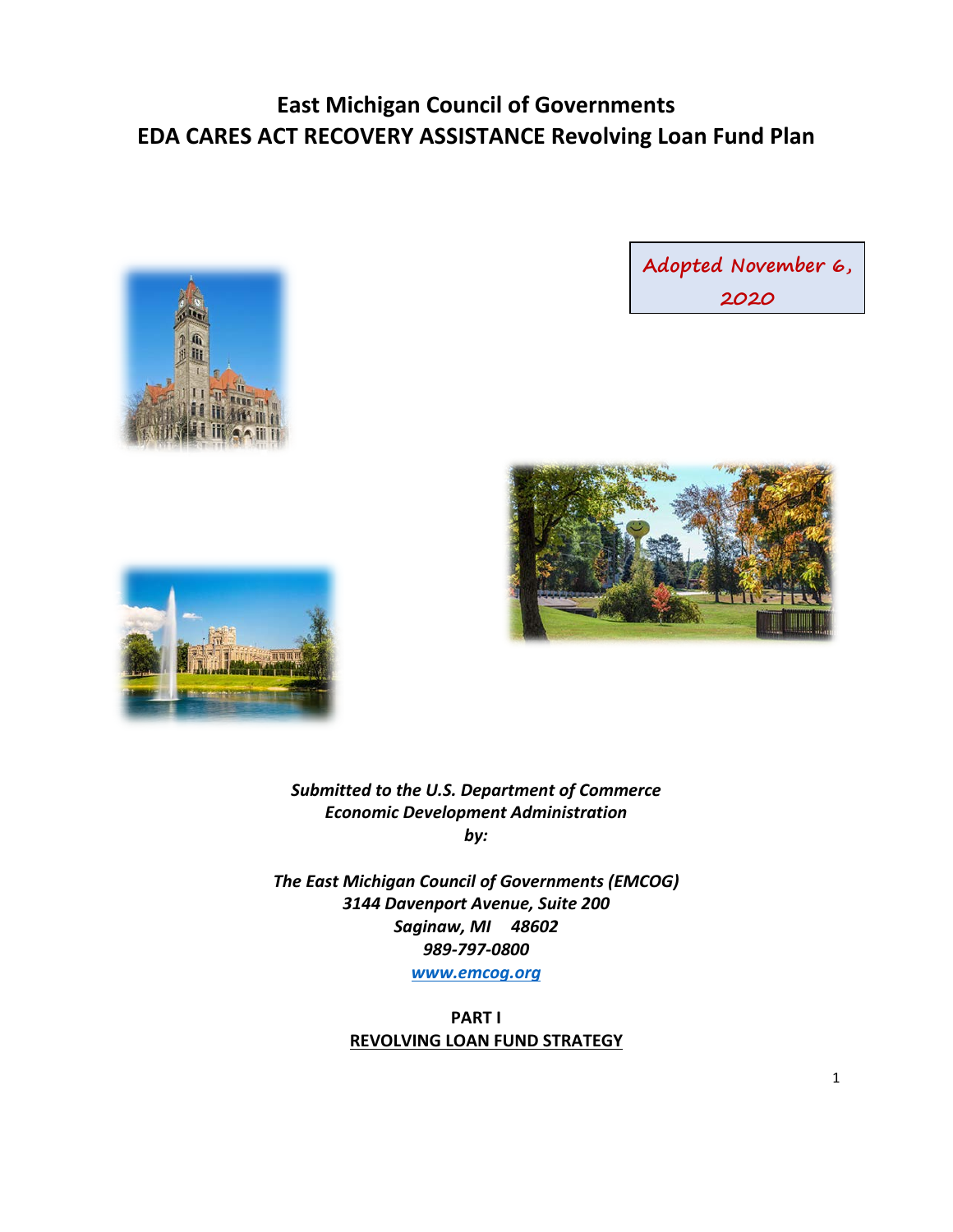### **EMCOG RLF Fund Establishment/History**

The East Michigan Council of Governments (EMCOG) is a 14-county U.S. Department of Commerce, Economic Development District designated on March 13, 1970. In addition to its role as a Development District, the Region has responsibilities under Michigan Act 281 of 1945 as amended - Regional Planning Act – to provide member governments with expertise in economic and community development, transportation and logistics, integrated asset management, environmental, resiliency and sustainability program planning. The preceding list of program activities does not preclude the addition of other program areas which may be added from year to year depending upon the funding agencies.

A primary objective of the Region is to secure and maintain jobs and promote economic diversity. The Region annually updates, as part of its economic development program, the *EMCOG Comprehensive Economic Development Strategy* (EMCOG CEDS) to ensure compliance with the EDA Guidelines and the approved scope of work*.* 

The EMCOG CEDS is a strategic plan that is intended to strengthen and diversify our regional economy and to guide economic development efforts for the East Michigan Council of Governments over a fiveyear period. The Plan presents a shared regional vision, a set of goals, and specific objectives and actions to accelerate the region's economic success. The Plan is structured around a single vision and five goals.

*Vision*: "The 14-county EMCOG Region will become a leading destination in the state for new jobs, investment, and innovation by leveraging its corporate, academic and community leaders to grow the regional economy and elevate the prosperity of the region's citizens."

### **CEDS Goals:**

- Goal 1: Economic development, marketing, and sustainability
- Goal 2: Entrepreneurship & Innovation
- Goal 3: Talent and Workforce development
- Goal 4: Transportation & Infrastructure
- Goal 6: Place-making, Equitable Development and Community Resiliency

A critical component of these efforts includes the use of the EMCOG RLF funds in identified economically distressed areas within the region. The EMCOG RLF Fund will be used in the 14 counties that comprise the East Michigan Council of Governments EDD. See Lending Area below.

The east central region of Michigan has historically been very dependent economically on the auto industry. The energy crisis and the introduction of lightweight vehicles and international competition in the 1970's forced the closure of auto-manufacturing plants and resulted in dramatic reductions in existing employment levels. The Region documented a loss of over 11,000 base jobs in the late 1970's and early 1980's. Unemployment rates averaged 14 percent in Saginaw County and 16.3 percent in Bay County in 1983. Historically, those areas of the state known as auto industry towns (Saginaw and Bay Counties, Wayne County, Detroit, Flint, Genesee County and Pontiac) are now referred to as the "I-75 Corridor." In 1980, the Region began to address the sudden and severe economic job dislocation caused by the major contraction of this industry. Because of the devastating economic impacts of the job losses on Saginaw and Bay Counties, they were designated as the areas most affected by Sudden and Severe Economic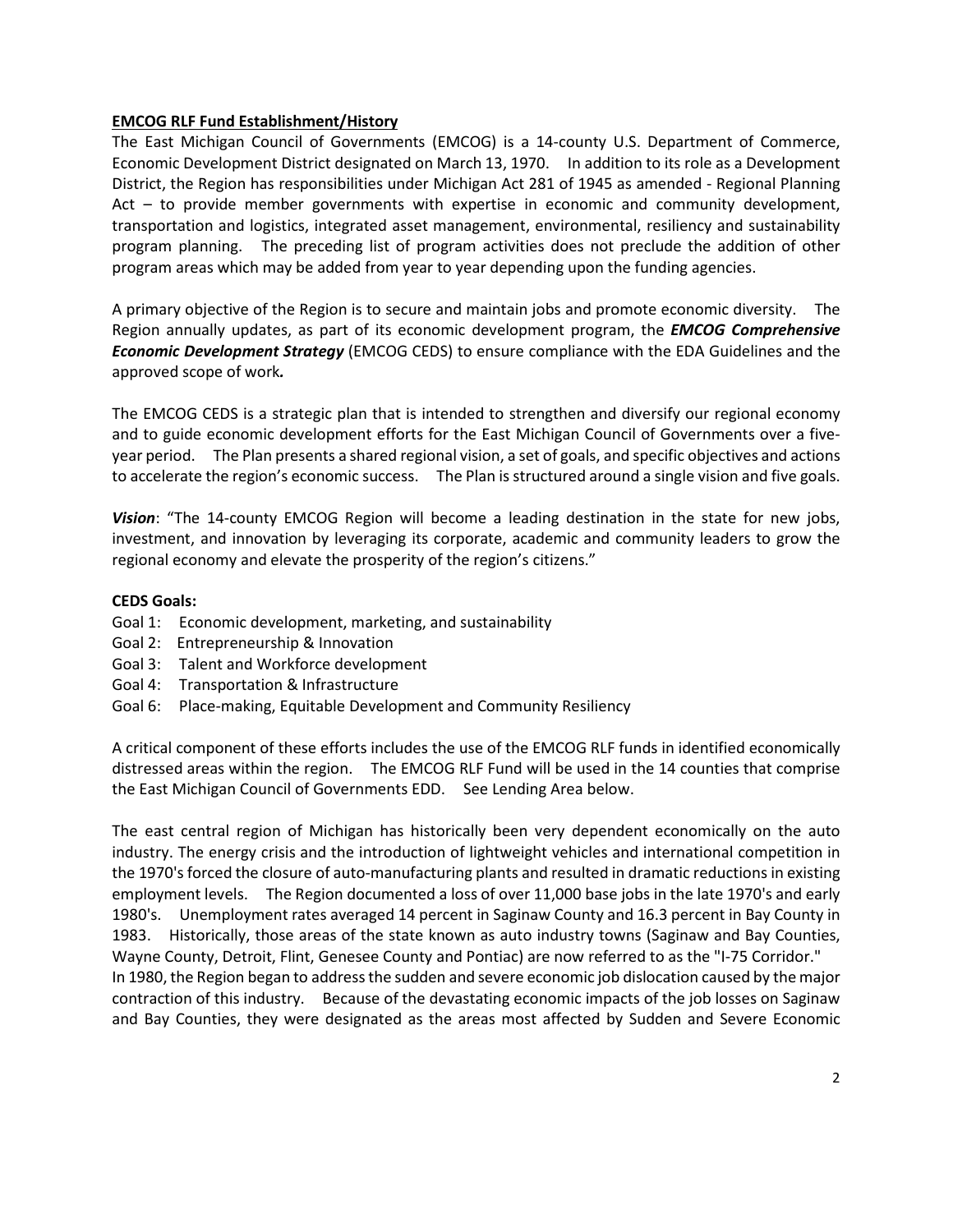Dislocation (SSED) by EDA and the State of Michigan. It was under those circumstances that the East Central Michigan Revolving Loan Fund (EMCOG RLF) was created.

### **EMCOG RLF FUND BUSINESS STRATEGY**

Currently, there are two RLF Plans within the East Michigan Council of Governments (EMCOG) region. The East Central Michigan Revolving Loan Fund (ECM RLF) Plan was established in the 1980's to assist manufacturing businesses within the two counties of Bay and Saginaw and continues to provide assistance to those counties under the guidance of a separate Plan. This new Fund shall be known as the East Michigan Council of Governments (EMCOG) EDA CARES ACT RECOVERY ASSISTANCE Revolving Loan Fund Plan. The Revolving Loan Fund (EMCOG EDA CARES RLF Fund) shall be guided by this Plan.

The purpose of the both EMCOG RLF Funds is to help mitigate the sudden and severe dislocation and financial distress caused by the novel coronavirus (COVID-19) within the 14-county EDD District. The RLF has gradually shifted from primarily assisting manufacturing businesses to assisting a variety of smaller businesses with their further development, job creation, resilience, and sustainability. This shift has been caused by changing economic conditions within the U.S., Michigan and the EMCOG region. With the passage of the 2020 Cares Act, which is designed to help support businesses affected by the pandemic, EDA is providing certain flexibilities to recipients of EDA funded Revolving Loan Funds (RLF) in light of impact of COVID-19. There is a need for RLF's to provide credit quickly and efficiently to their communities. These flexibilities will be in effect through the Disbursement Phase or the Award End Date, whichever occurs soonest. See Addendum.

# **RESPONSE TO COVID-19 PANDEMIC**

The novel Coronavirus pandemic and the responses to it has created significant economic hardship, business closures, job losses and bankruptcies in Michigan as well as the EMCOG Region (the 14 counties detailed within the Plan). To date, Michigan has experienced 146,493 cases and 7,193 deaths. Within the EMCOG region, there have been 6,693 cases and 299 deaths.

The economic damage from this pandemic has yet to be fully determined and detailed at the state and regionwide level. This is one of the areas EMCOG will address as part of our companion EDA CARES Act work program.

The state and region's smallest employers indicate their biggest worry is lost sales. This is creating constant pressure on many small business owners. In April, early in the pandemic, 1 in 7 small business owners expressed concern about surviving the pandemic as well as getting through the winter of 2020. Part of this is due to the restrictions placed on how many persons can gather together in crowds and/or business and communal settings.

Virtually every employment sector in the state has been hit by this pandemic. The state's tourism industry which had reached \$25 billion in sales in previous years lost more than 90,000 jobs in the spring of 2020 during the state's lockdown. Approximately 200,000 restaurant and hotel workers are still not working today despite re-hiring as some facilities reopened. The leisure and hospitality sector have been devastated by the COVID recession - more than other industries in the state and those are the types of industry sectors heavily represented in the EMCOG region. It appears that lower wage industries have lost far more jobs than high wage industries and this directly impacts the EMCOG region and its businesses as well.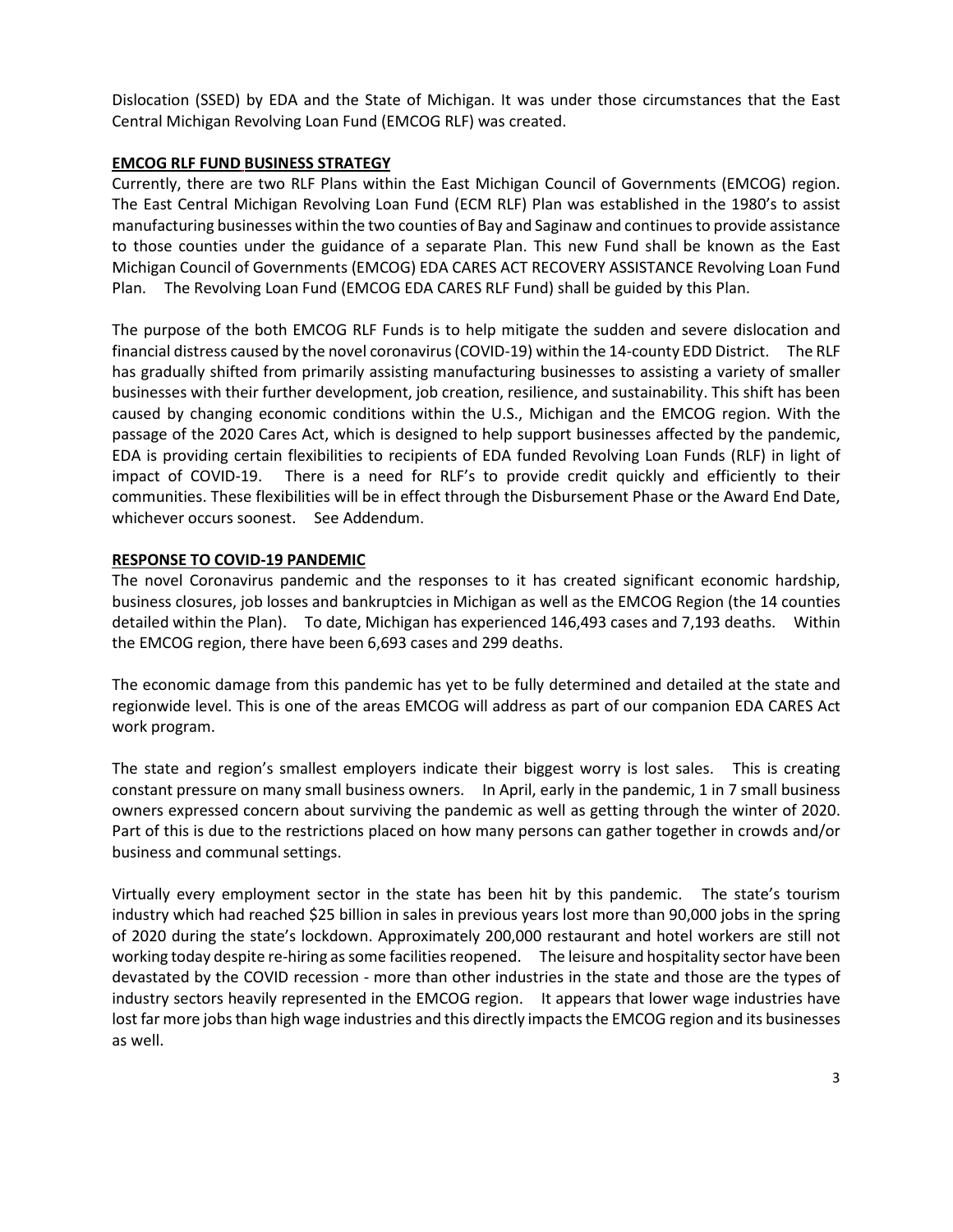The goal of this fund is to attempt to alleviate the economic injury suffered by small businesses within the EMCOG Region as well as assist those business in building sustainable economic resiliency. In many ways, everyone is finding their way in dealing with the pandemic. This is a once in a generation occurrence and few have definitive answers as to where to even start. Most actions/plans are realistically reactive at this point. If we can provide assistance to help our small businesses build stronger more resilient foundations, then we will have met our burden of proof.

**LENDING AREA:** The lending area for the new 14-county plan shall be: Arenac, Bay, Clare, Gladwin, Gratiot, Huron, Iosco, Isabella, Midland, Ogemaw, Roscommon, Saginaw, Sanilac, and Tuscola Counties. These counties make up the 14-county EDD also known as the East Michigan Council of Governments (EMCOG). The Fund shall be marketed within this service area.

The objectives of the EMCOG Revolving Loan Fund (EMCOG RLF Fund) are designed to help support businesses affected by the COVID-19 pandemic and to address economic development opportunities within "the Lending Area." The primary program objectives of the RLF is private-sector job creation, retention, and capital formation. In addition, the RLF seeks to increase the capacity of the local economy by providing local businesses and private entities a financing source to support economic activities that will create or retain jobs, create or add wealth, bring about higher wages, better quality of life and sustainability in the region. The EMCOG RLF objectives include but are not limited to:

The goals of the RLF are as follows:

- 1. The retention or expansion of existing businesses affected by COVID-19
- 2. Provide business loans to eligible businesses who meet the guidelines.
- 3. Small business development, including the start-up or expansion of locally owned businesses.
- 4. Attraction of new businesses, and business start-ups.
- 5. Redevelopment of blighted land contaminated and brownfield sites and vacant facilities for productive use.
- 6. Modernization and rehabilitation of existing industrial or manufacturing facilities.
- 7. Support for the use of new technologies, growth industries and/or hightech firms and renewable energy companies.
- 8. Development of businesses owned and operated by minorities, women, veterans, disabled and members of other economically disadvantaged groups.
- 9. Diversification of economic activities.
- 10. To overcome specific gaps in local capital markets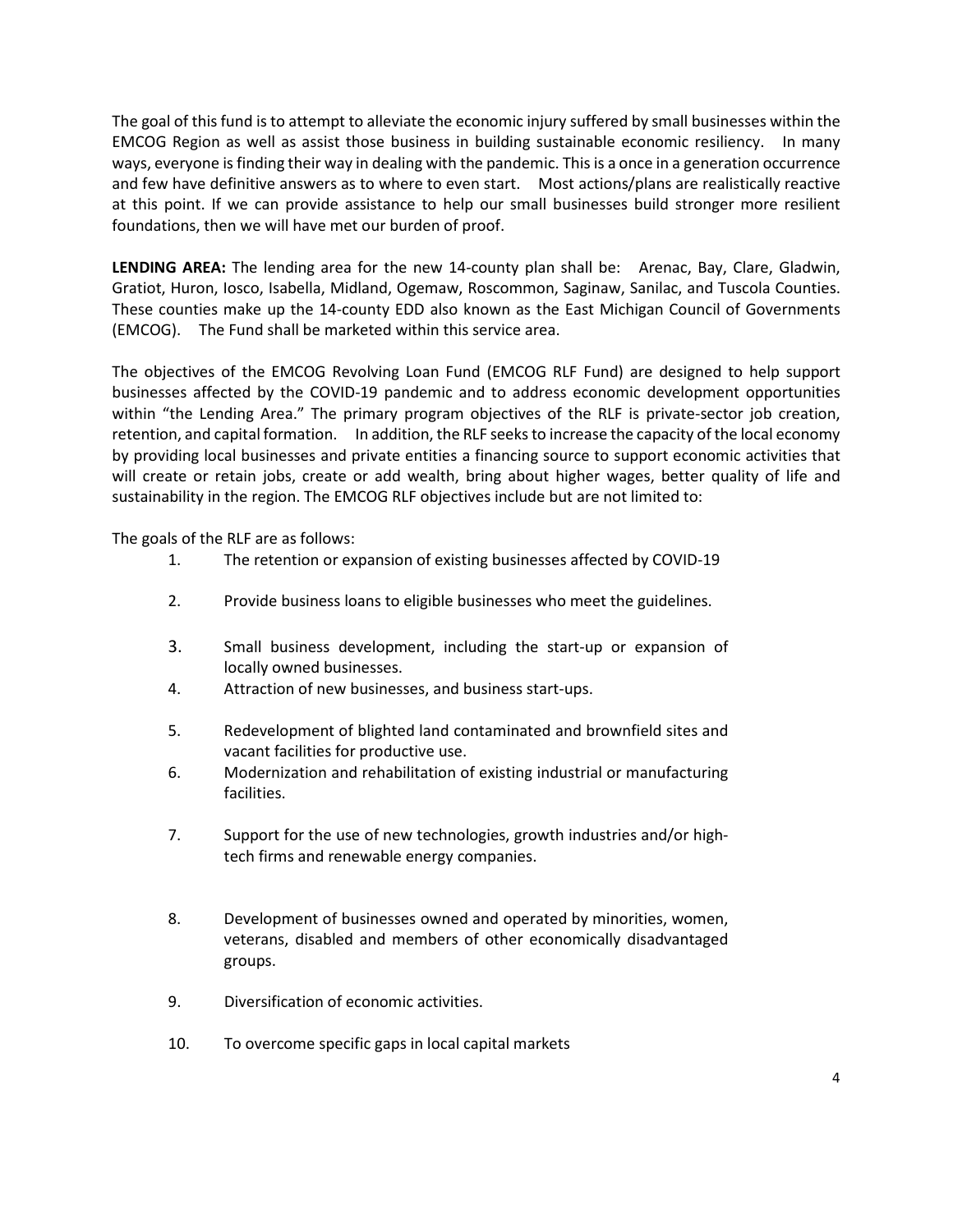- 11. To encourage greater private-sector participation in local economic development activities.
- 12. Ongoing marketing and promotion of the Area to cultivate its growth potential.
- 13. Support business activities for which credit is not otherwise available on terms and conditions that would permit completion and/or the successful operation of said business.

# **Examples:**

- a. Support for new technologies and growth industries
- b. Projects that provide quality employment in order to increase per capita income.
- c. Retention of existing commercial, manufacturing, agriculture, and service industries jobs.
- d. Modernization and rehabilitation of existing industrial or manufacturing facilities.
- e. Economic diversification
- f. Redevelopment of blighted land, contaminated and brownfield sites as well as vacant facilities for productive uses

### **FINANCING NEEDS**

The Area's financing problems have been documented in the past by other institutions and studies. It is the intent of the RLF to provide the needed flexibility and "gap" financing for riskier loans, those of an entrepreneurial nature and those which result in the expansion and/or retention of employment. Loans will also be considered that do not have other lender participation or minimal, if any, equity participation during the Disbursement Phase. Business needs include but are not limited to:

- $\triangleright$  Access to financing for smaller or start-up businesses, working capital, equipment etc.
- $\triangleright$  Access to gap financing
- $\triangleright$  Access to potential partners for projects

The RLF will provide financing for the following business purposes:

- 1. Fixed assets: Machinery and equipment loans on specialized equipment in excess of the amount available from conventional sources secured by subordinated interest.
- 2. Inventory purchases
- 3. Working capital secured by a subordinated interest in land, buildings, and equipment.
	- Working capital loans for needs, such as, but not limited to vendor payments, utilities, rent, lease payments on equipment, insurances, etc.
- 4. Equipment loans on specialized equipment in excess of the amount available from conventional sources secured by subordinated interest.
- 5. Loans for equipment utilizing advanced technology in excess of that available from conventional sources.
- 6. Loans for equipment which would substantially improve productivity in excess of that available from conventional sources.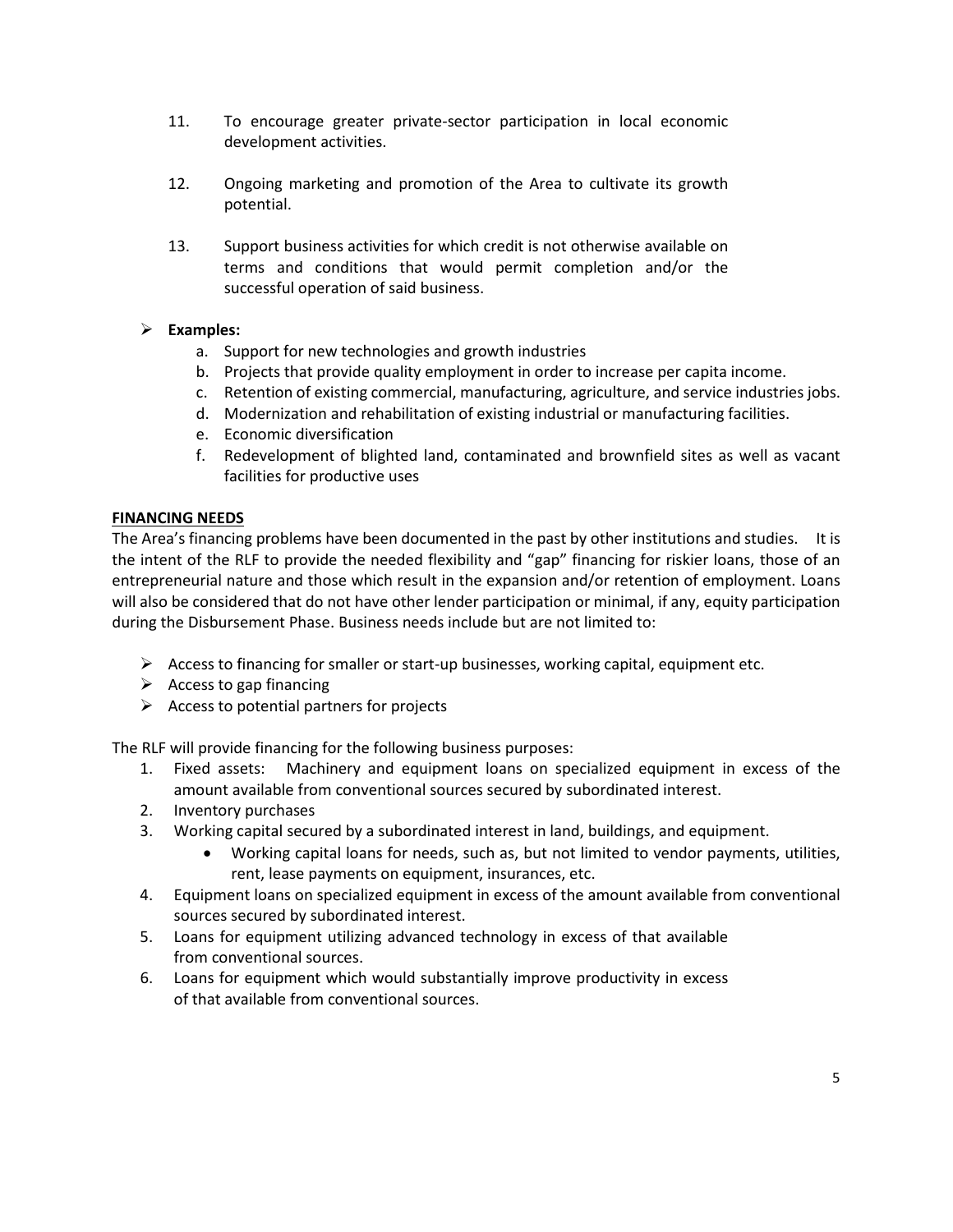7. Loans for the purpose of identifying new markets or expansion of existing markets insofar as such loans can be structured to meet all of the requirements of the Revolving Loan Fund program.

All equipment purchases made with RLF Loan Funds would be a secured interest.

### **LOCAL CAPITAL MARKET**

At this time, the local capital market in the area is competitive with interest rates at financial institutions being considered low. There are funds available to loan to local businesses for expansion that have a solid track record, experience, and sound financial measure in place. This is not necessarily the case for small or start-up businesses or small businesses suffering from impacts of the pandemic or pandemic related actions. The RLF remains committed to assisting any business that can grow our overall economy as well as those involve in manufacturing, technology, etc.

### **LENDING AREA**

As defined within the RLF Award and RLF Plan, loans shall only be made within the EDA-approved lending area which is the 14 counties of the EMCOG Region.

### **TARGETING/LOAN PROJECT ELIGIBILITY STANDARDS**

The RLF will provide loans in the 14 counties that comprise the EMCOG Region. Although Michigan's economic climate has improved along with the nation's, the economic situation in the lending area continues should be viewed cautiously due to the impacts of the pandemic and pandemic related actions.

Loans will be made primarily to small firms struggling with pandemic related issues. Loans will focus on working capital issues/needs and job retention due to the impacts of COVID 19. As the Fund begins to revolve, focus areas will include those with immediate expansion needs or plans, working capital or equipment needs and will create or retain jobs. The fund would like to work with companies and businesses with growth potential in the focus areas of manufacturing, commercial, small businesses, and micro-businesses. These standards will allow us to work toward our previously stated goals.

### **LOAN SELECTION CRITERIA/ALLOWABLE BORROWERS**

Allowable borrowers for the EMCOG RLF include businesses affected by COVID 19 and those not able to obtain other financing. Attention will also be paid to start-up businesses, business expansions and retention, commercial, industrial, retail, service, office, and high-tech. It is preferred that allowable borrowers be able to obtain full financing from conventional methods; however it is recognized that because of COVID-19 impacts, this may not always be the case. Borrowers must be current with all taxes, fees, and licenses. The Borrower must be legally operating in accordance with all federal, state, and local permits and regulations.

The following criteria will be used in selecting eligible borrowers under the RLF.

- 1. Industrial or commercial activities including assistance to manufacturing and service industries, where opportunities for private sector jobs are the greatest.
- 2. Loans to attract new businesses, retain existing businesses and assist in the startup of new businesses.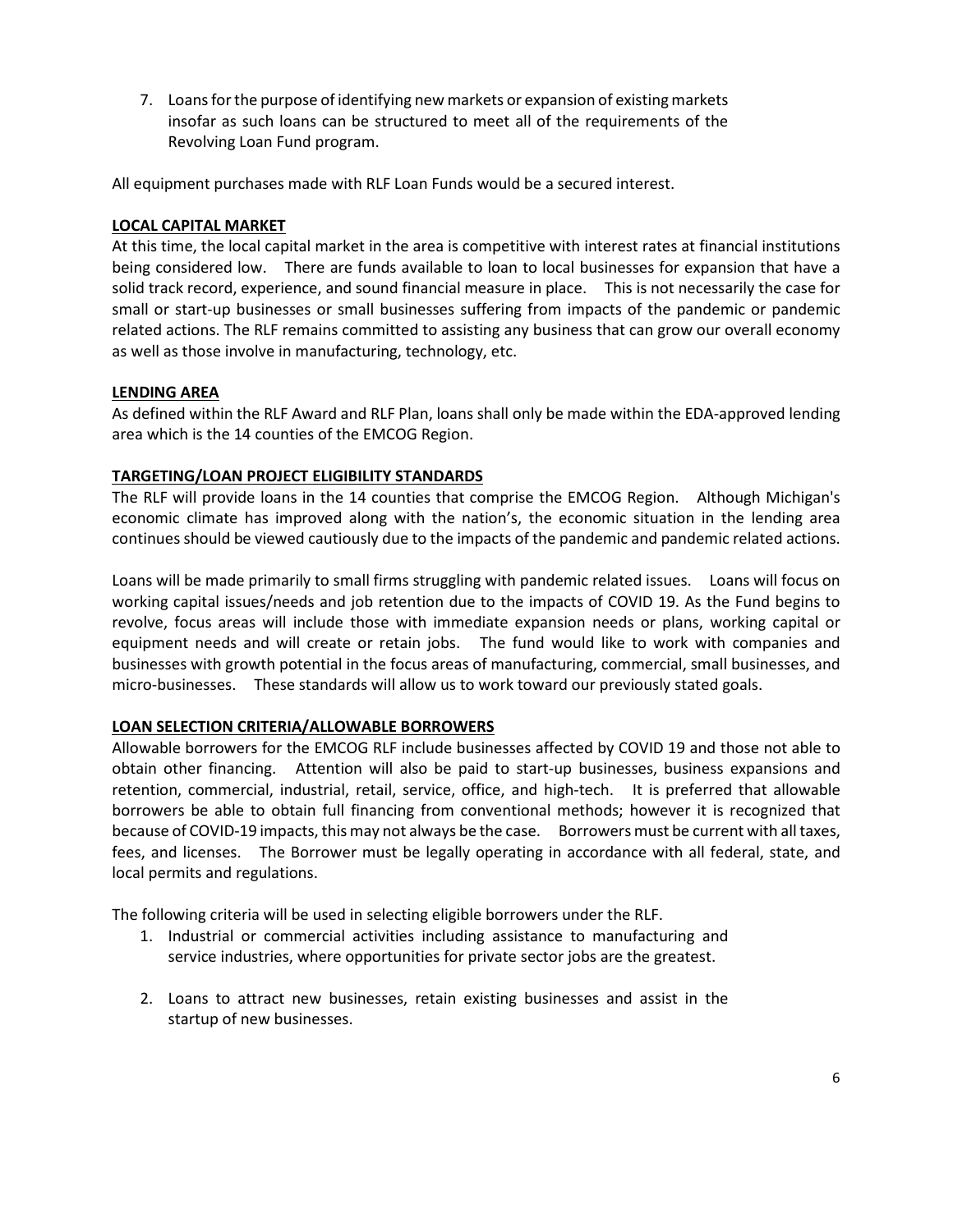- 3. Loans that emphasize direct job creation or retention by providing capital for the start-up, expansion, or retention of business.
- 4. Loans to companies affected by COVID-19 for retention of the business and jobs.
- 5. Indirect job creation will also be considered if Area conditions warrant this approach, i.e., commercial area revitalization if combined with public and private redevelopment efforts to attract or retain major employers.
- 6. Other activities which are consistent with the priorities of the U. S. Department of Commerce, such as export promotion, marine resource development, and minority business development, etc.

### **RATIO OF FUNDING**

Ratio of other public and private funds to Revolving Loan Fund dollars. Priority will be given to those projects that have a high ratio of other funds to RLF dollars. The leveraging requirement, of at least two dollars for every one dollar (2:1) of RLF investment or more if deemed appropriate, will apply to the portfolio, rather than to individual loans and is effective for the life of the RLF.

If a loan is being made to a business affected by COVID-19, the leverage of 2:1 will be waived and a loan will be considered without any leverage through the Disbursement Phase or Award End Date, whichever occurs soonest. See Addendum.

- A. RLF Leveraging:
	- 1. RLF Loans must leverage additional investment of at least two dollars for every one dollar (2:1) of such RLF loans. This leveraging requirement applies to the RLF portfolio as a whole rather than to individual loans and is effective for the duration of the RLF's operation. To be classified as leverage, additional investment must be made within 12 months of an RLF loan approval as part of the same business development project and may include:

Capital invested by the borrower or others

- a. Financing from private entities
- b. The non-guaranteed portions and 90 percent of the guaranteed portions of any federal loan; or
- c. Loans from other State and local lending programs
- d. Private investment shall not include accrued equity in a borrower's assets
- B. The following types of activities or borrowers will be considered eligible for funding:
	- a. Private borrowers
	- b. New companies/expansion/retention
	- c. Small to mid-sized companies or businesses
	- d. Industrial/commercial or service borrowers
	- e. Traditional and new technology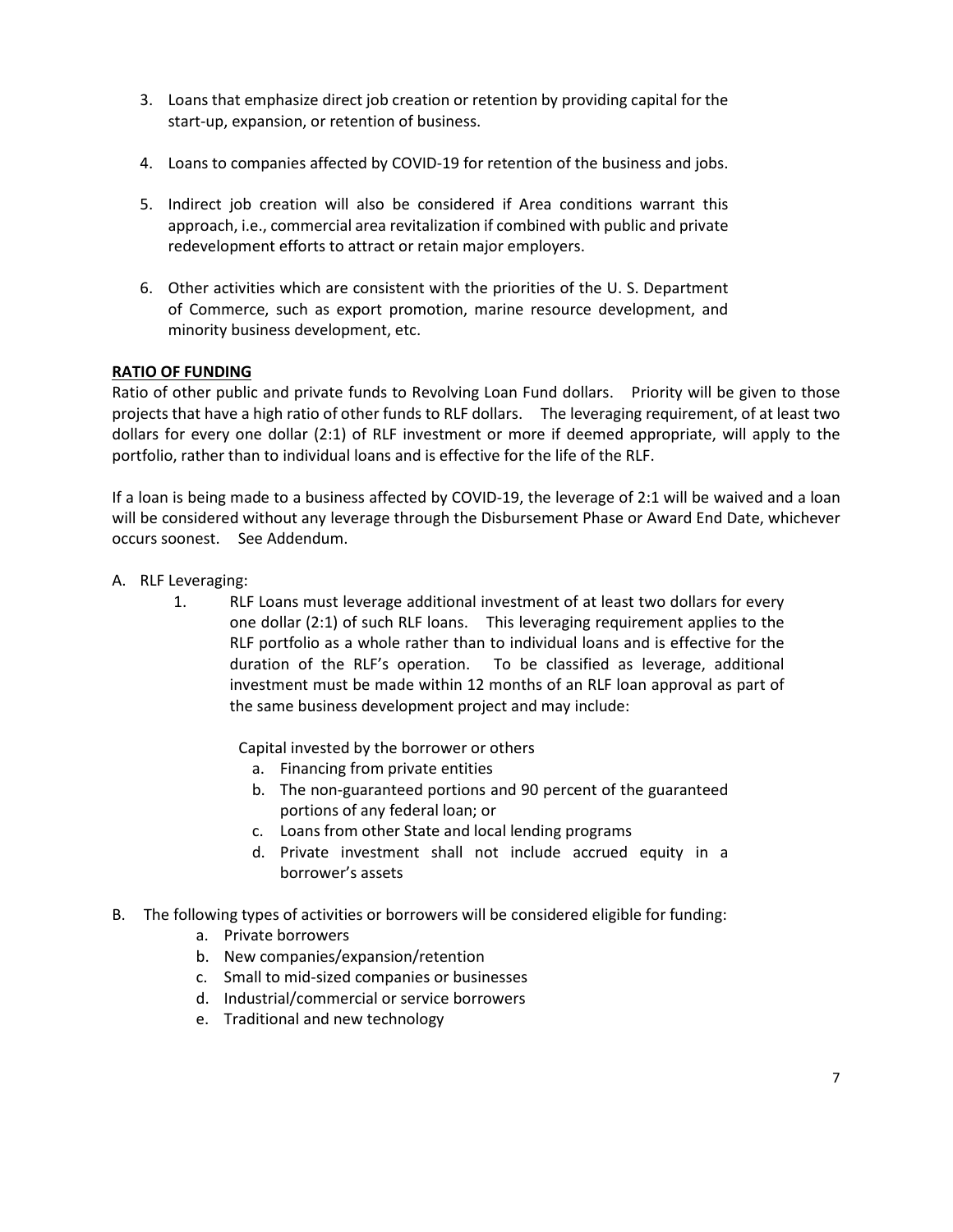C. The following activities and/or standards will be used to achieve economic objectives/benefits to the Area:

- f. Minority enterprise development
- g. Women's business development
- h. Veterans and disabled owned business development
- i. Growth potential of the borrower's company
- j. Linkages to the Area's existing economy
- k. Generation of tax revenue
- l. Pollution abatement and other improvements to help firms meet environmental standards.
- m. Other standards which reflect local conditions and priorities.

Specific targets for lending would include, but not be limited to, the following:

- 1. Working capital loans will be permitted after consideration of the experience, history, financials, employment, impact, equity, principals, and collateral. All working capital loans must be secured by a subordinated interest in land, buildings, and equipment.
	- o If a company is or has been negatively impacted by COVID-19, working capital loans may be allowed to be unsecured.
- 2. Equipment loans on specialized equipment in excess of the amount available from conventional sources secured by subordinated interest.
- 3. Loans for equipment, in excess of that available from conventional sources, that would substantially improve productivity.
- 4. Loans for equipment which would substantially improve productivity in excess of that available from conventional sources.
- 5. Loans for identifying new markets or expansion of existing markets insofar as such loans can be structured to meet all the requirements of the Revolving Loan Fund program.
- 6. Loans for real estate acquisition or expansion.
- 7. Loans for acquisition for other entities and/or products.

All equipment purchases made with RLF Funds would be a secured interest.

### **LOAN SELECTION PROCESS**

All applicants shall submit information in a format prescribed by the RLF. At a minimum, the application shall contain the following information:

- 1. The identity of the applicant, including the principal officers, directors, and owners. All persons owning twenty-five percent (25%) or more shall be listed.
- 2. The names and owners of other firms in which the applicant(s) own a principal share (e.g., 25%).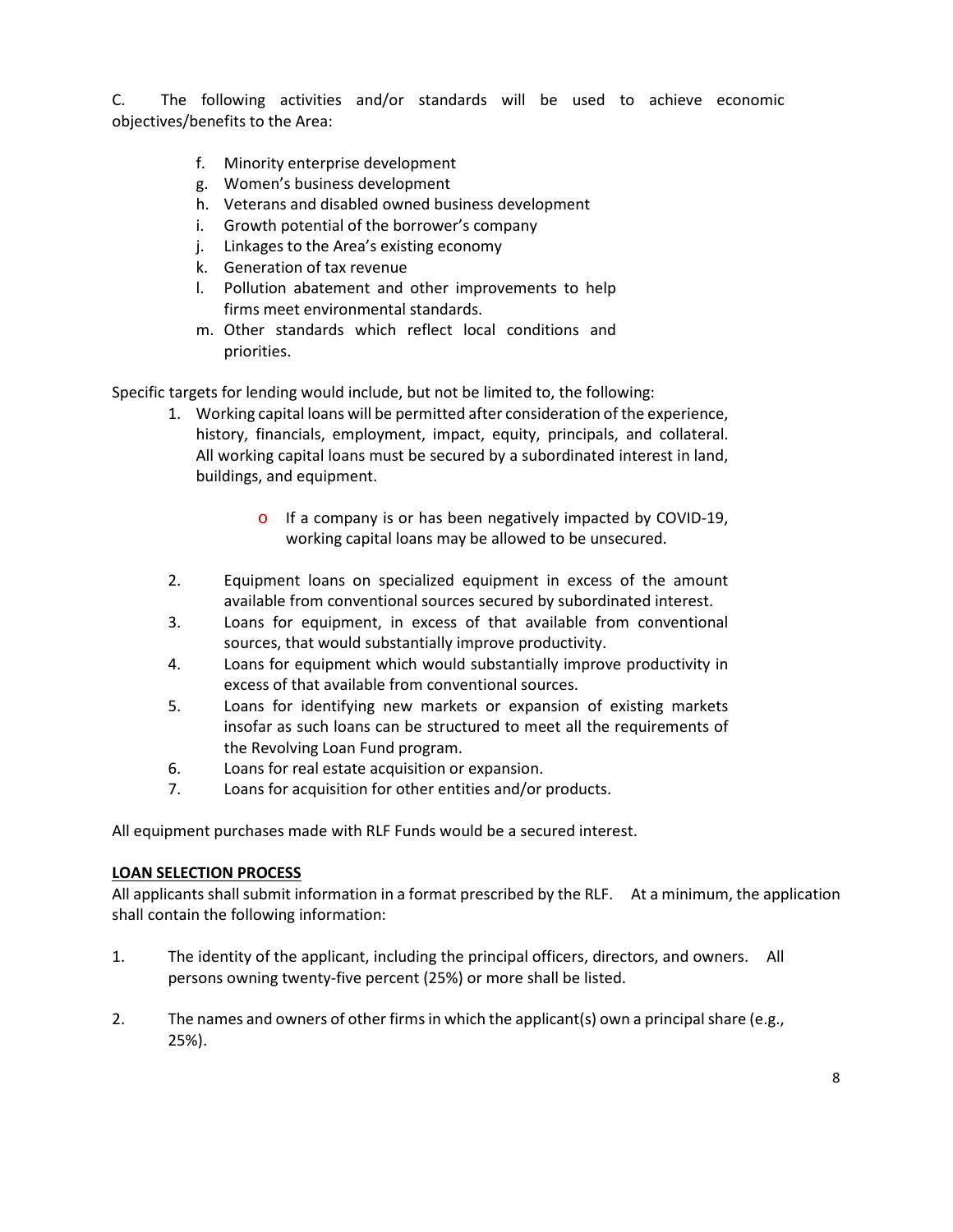- 3. Financial statements/information, including the following:
	- a. A balance sheet for the immediately preceding three years, if available.
	- b. Statements of income and loss for the immediately preceding three years, if available.
	- c. Personal history and current personal financial statement of any individual who is listed in Number 1 above.
	- d. Current balance sheet dated for the end of the month preceding the month in which application was made, if available, but in no event no more than 90 days from the date of the most recent month end preceding the application.
	- e. Profit and loss statement dated for the month preceding the month application was made, if available, but in no event more than 90 days from the date of the most recent month and preceding the application.
	- f. Proof of equity injection unless the business is impacted by COVID-19 for a period through the Disbursement Phase or to the Award End Date, whichever occurs soonest. See Addendum.
	- g. Commitment of letter from participating lender, if applicable.
	- h. Credit report
- 4. A complete description of the project, including the following:
	- a. Exact location of the project.
	- b. Number and type of jobs created and/or retained.
	- c. Narrative description of the project.
	- d. Goals and objectives of the project.
	- e. Time frame.
	- f. Relevant market studies, plans, or financial projections.
	- g. For working capital loans: copies of vendor invoice, utility payments, insurance payments and so forth. Payments will be made directly to the payee.
- 5. Total funds required for the project and the sources and uses of such funds and evidence of commitments of all required funds in addition to those to be provided by the RLF loan. COVID-19 loans will not require evidence of other funds committed. See Addendum.
- 6. A two-year pro forma balance sheet and income statements and a 12-month pro forma cash flow analysis showing projected revenues and expenses and suitable evidence of market demand to support the pro forma projections.
- 7. Completed standard application forms.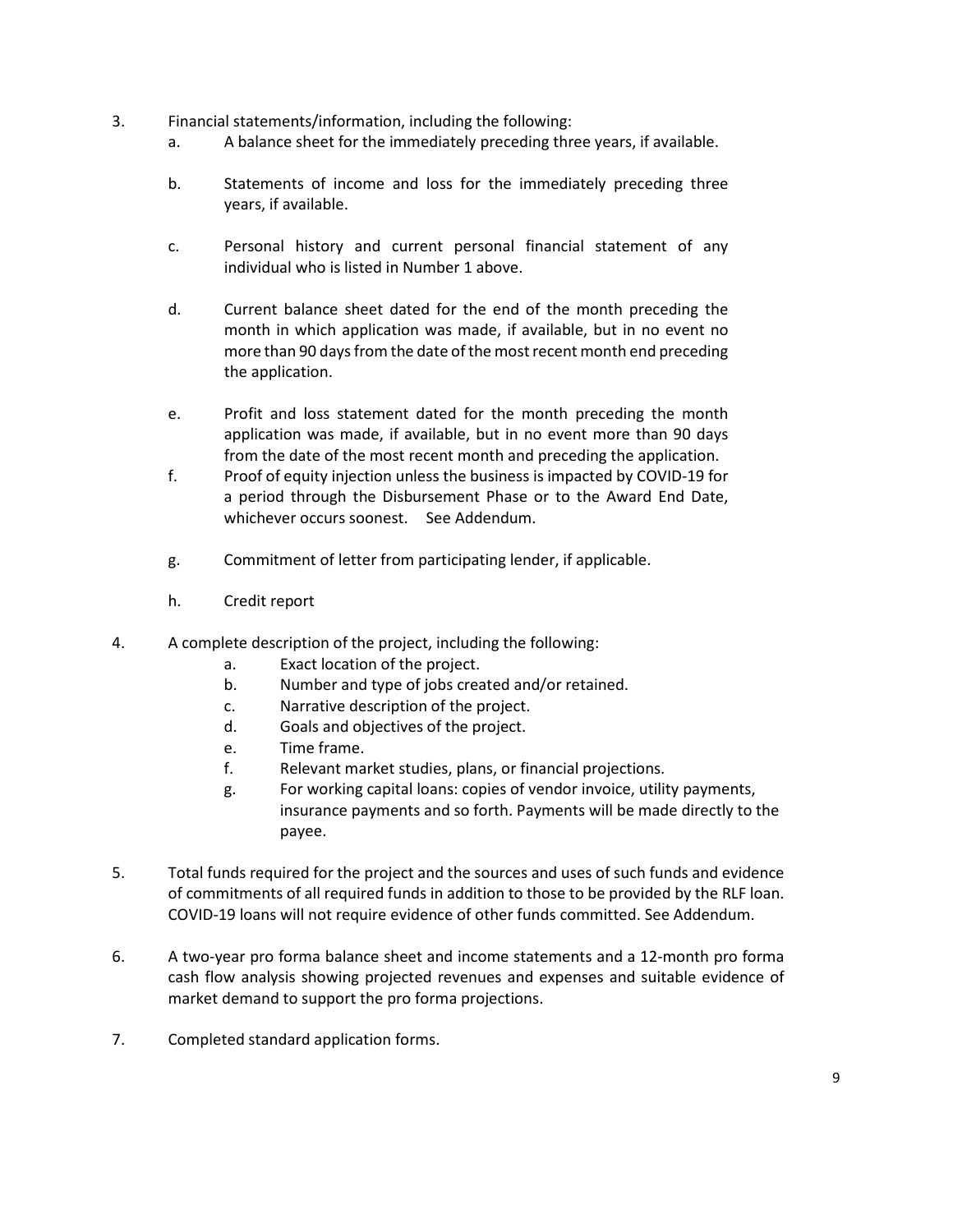8. A list which contains the original date of the loan and amount owed, present balance, interest rate, monthly payment, maturity, security, and current status of all short and long-term debt. The list should show whether the loan is current or delinquent.

The loan application will be reviewed by RLF staff and professionals in consultation with other local economic development organization staff. An analysis will be made of the applicant's need, ability to repay, ability to secure the loan, and other factors as listed. Based on this analysis, a recommendation to the RLF Loan Committee for a final decision will be made.

# **LOAN CLOSING**

When the RLF Loan Committee approves a loan application, the specific terms and conditions shall be written into a formal letter of commitment which will be sent to the applicant. The letter should be signed by an authorized representative of the RLF and the applicant. These signatures will signify the acceptance of the terms and conditions of the contract by both parties. RLF staff will assist potential borrowers in completing applications and assembling required documentation, where appropriate or necessary.

When the executed letter of commitment is returned, staff will begin preparing for closing on the loan. Staff will compile necessary signature forms and documents and provide same to legal counsel for final processing.

When finalized, these shall include, but not necessarily limited to the following:

- 1. Loan Application
- 2. Loan Agreement
- 3. Loan Committee meeting minutes approving the RLF loan
- 4. Promissory note with interest rate, date of first payment, term, amount of payments and maturity dates specified.
- 5. Security Agreements
- 6. Deed of trust or mortgage (as applicable)
- 7. Agreement of prior lien holder (as applicable)
- 8. Evidence demonstrating that credit is not otherwise available on terms and conditions that permit the completion or successful operation of the activity to be financed.
- 9. Mortgage, assignment, trust, or other instrument for the pledging of collateral of security required by the Board.
- 10. Title insurance whenever real property is pledged as security.
- 11. Proof of insurance agreement containing a standard mortgage clause assuring coverage for the lender on any assets pledged as security.
- 12. Personal guarantees of owners
- 12. Other forms and documents specified by the Board or required by EDA.

# **FEES**

A fee of up to \$1,000 will be collected on each loan prior to closing. The applicant will also pay any legal fees associated with the closing.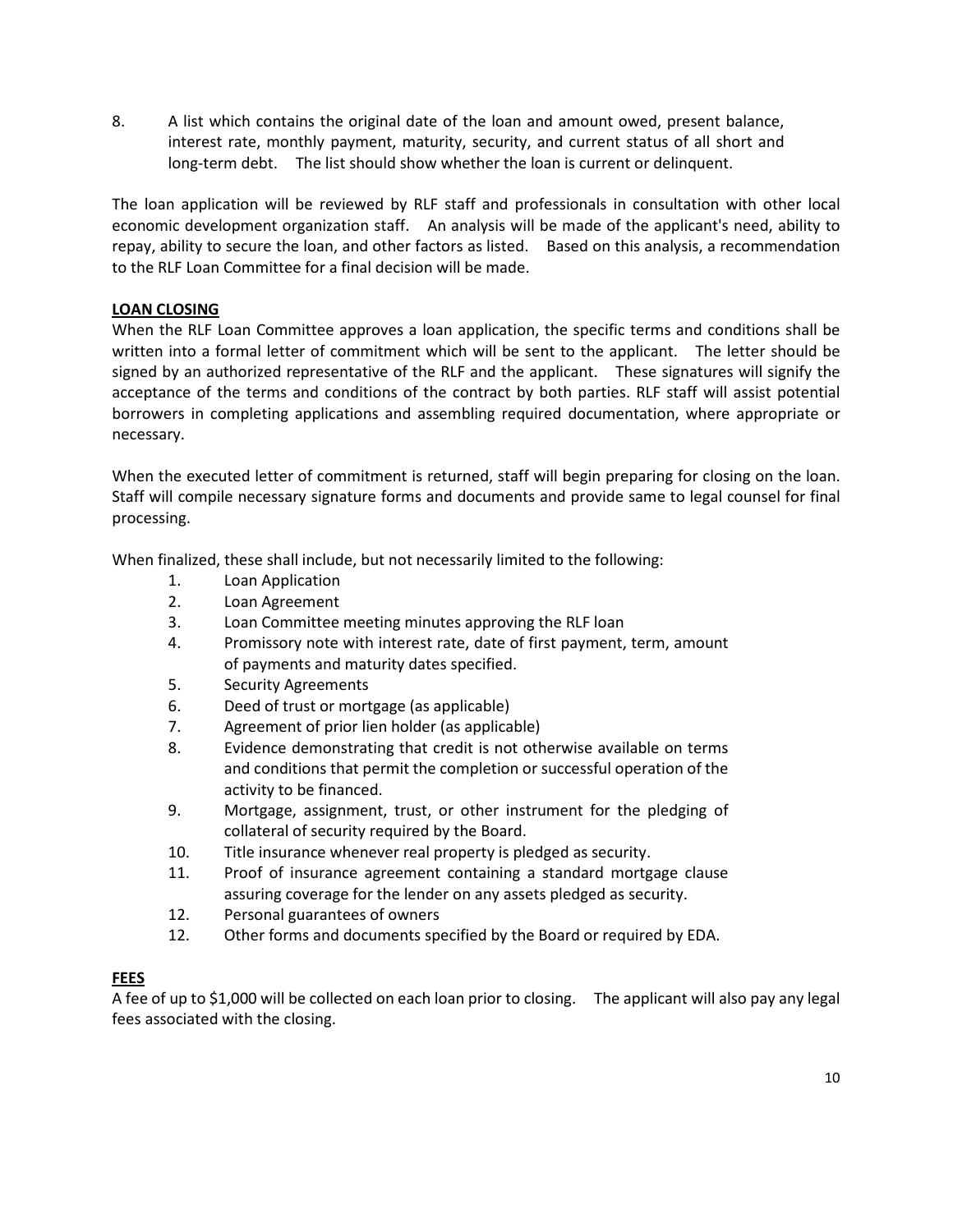### **DEFAULT**

When a default occurs, EMCOG RLF will provide formal written notice to the borrower that the loan is in default. EMCOG RLF, in its sole determination, may elect to enter into either a Waiver Agreement or a Forbearance Agreement in order to resolve the default. All such agreements shall be in writing and approved by the EMCOG RLF Loan Committee.

If an existing borrower is having difficulty with repayment of their loan they can request to have their loan payments deferred for a period of time as determined by the RLF loan officer, RLF attorney and staff. The borrower will enter into a forbearance agreement. See Addendum.

If the borrower commits any of the acts listed below, the balance of the loan shall become due and payable immediately and the interest rate on the unpaid balance shall become two percentage points over the interest rate on the loan.

- 1. A borrower relocates jobs from another labor market area to the Area.
- 2. A borrower moves from the target area.
- 3. A borrower fails to provide equal employment opportunity, semi-annual financial and job creation reports, and other reports required by the RLF.
- 4. A borrower fails to make payments for three (3) consecutive months.
- 5. A borrower fails to comply with the provisions of the Davis-Bacon Act for construction projects.

When the RLF receives proceeds on a defaulted or written off RLF loan, the funds must be applied in the order of priority, costs of collection and toward outstanding penalties and fees.

### **TYPES OF FINANCING/FINANCING TERMS OR USES OF THE FUND**

The following uses are anticipated for the RLF Fund:

- 1. The objective of the RLF will be to maintain a portfolio with an average loan of approximately \$25,000 - \$125,000. The maximum loan cannot exceed 25% of the RLF capital base or \$250,000. It is anticipated that average loan size will be in the \$50,000 range. The relatively small average loan size will enable the RLF to have a maximum impact on the small, growing firms that are necessary to the economic readjustment and growth of the Area.
- 2. The EMCOG RLF will work to provide relief to those businesses adversely affected by COVID 19 which will include increased consideration of working capital loans.
- 3. Loan terms will be negotiable, with a maximum of five years for working capital; seven years for fixed assets and fifteen years for land and buildings. In no case shall the term exceed the economic life of the assets used as security for the loan.

### 4. **13 CFR 307.15: EDA Interest Rate Regulation**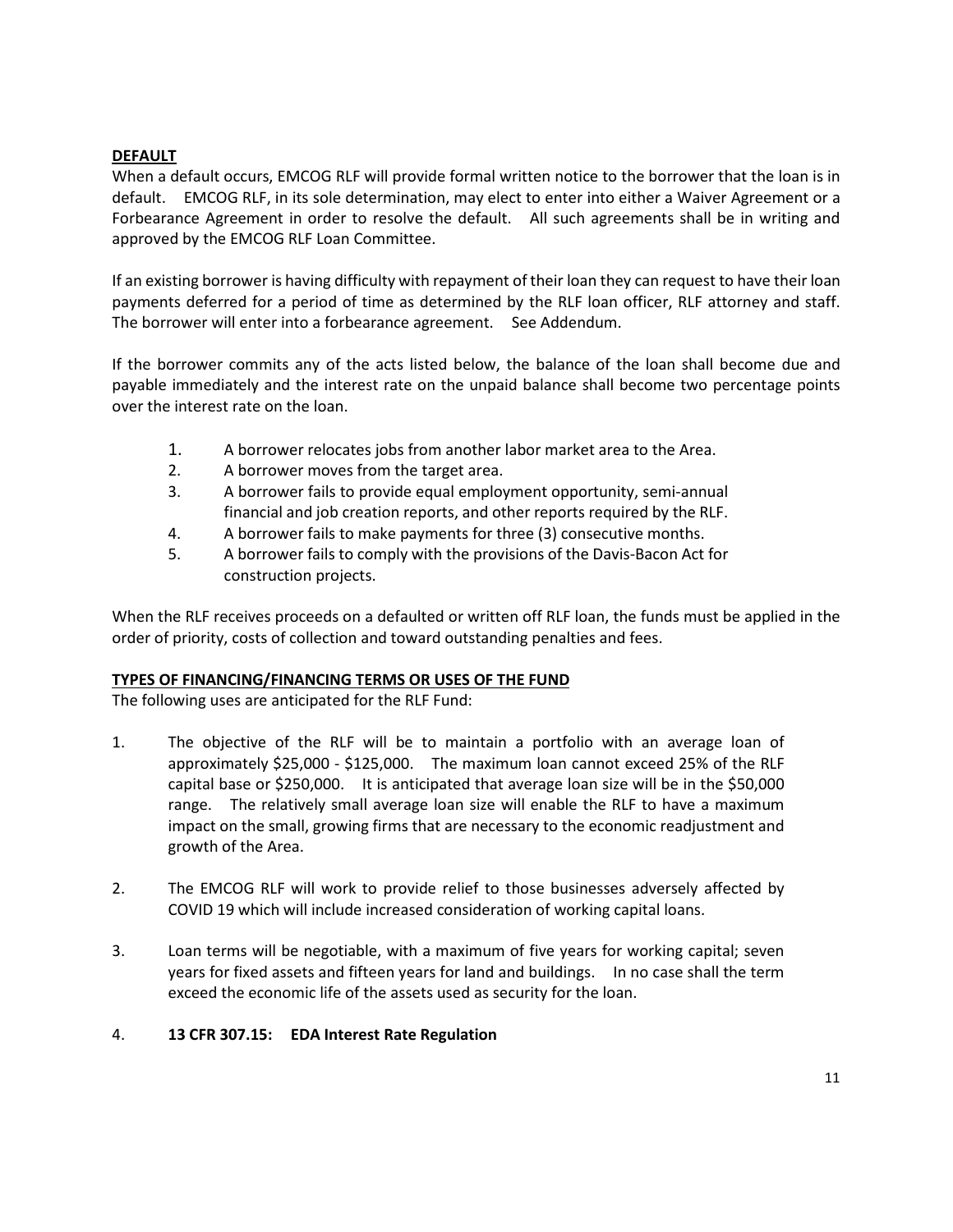Per 13 CFR & 301.15(b) Recipient may make loans to eligible borrowers at interest rates and under conditions determined by the RLF Recipient to be appropriate in achieving the goals of the RLF subject to the minimum interest rate requirement below.

The minimum interest rates an RLF Recipient may charge is four (4) percentage points below the lesser of the current money center prime interest rate quoted in the *Wall Street Journal*, or the maximum interest rate allowed under State law. In no event shall the interest rate be less than the lower of four (4) percent or 75 percent of the prime interest rate listed in the *Wall Street Journal*. However, should the prime interest rate listed in the *Wall Street Journal* exceed fourteen (14) percent, the minimum RLF interest rate is not required to be raised above ten (10) percent if doing so compromises the ability of the RLF Recipient to implement its financing strategy.

The interest rate will vary between the minimum and maximum according to the amount of the loan, the amount of outside funding of the project, the number of jobs created, the needs of the applicant and other factors. These interest rates are low enough to give borrowers the ability to finance capital expansions which would not otherwise be feasible.

For loans made within two (2) years of award date or until the funds are fully disbursed, the rate charged will be 75% of the WSJ Prime Rate. The rate charged at the start of the Revolving Phase or 2 years from the new RLF Award date whichever comes first, the EDA RLF regulations will apply. See Addendum.

- 5. Borrowers desiring a shorter term may be allowed to defer principal repayment for up to three years. In such cases, a repayment schedule will be graduated, calling at first for repayment of interest only, then interest plus increasing amounts of principal. Shorter terms are desirable, because the RLF may be recapitalized sooner.
- 6. Loan repayments will be used to recapitalize the fund. In addition, up to fifty percent (50%) of the interest portion of the loan repayments may be used for administration of the program with the balance being returned to the RLF for relending. Any loan origination fees will also be used by the RLF for administration of the program.
- 7. In determining collateral requirements, the following shall apply:
	- a. RLF Loans will be secured by liens or assignments of rights in assets of assisted firms.
	- b. To encourage financial participation in a direct fixed asset loan project by other lenders and investors, the RLF loan may be repayable after other loans made in connection with the project have been repaid in full. The lien position may be subordinate and made inferior to lien or liens.
	- c. In projects involving direct working capital loans, the RLF will normally obtain collateral such as liens on inventories, receivables, fixed assets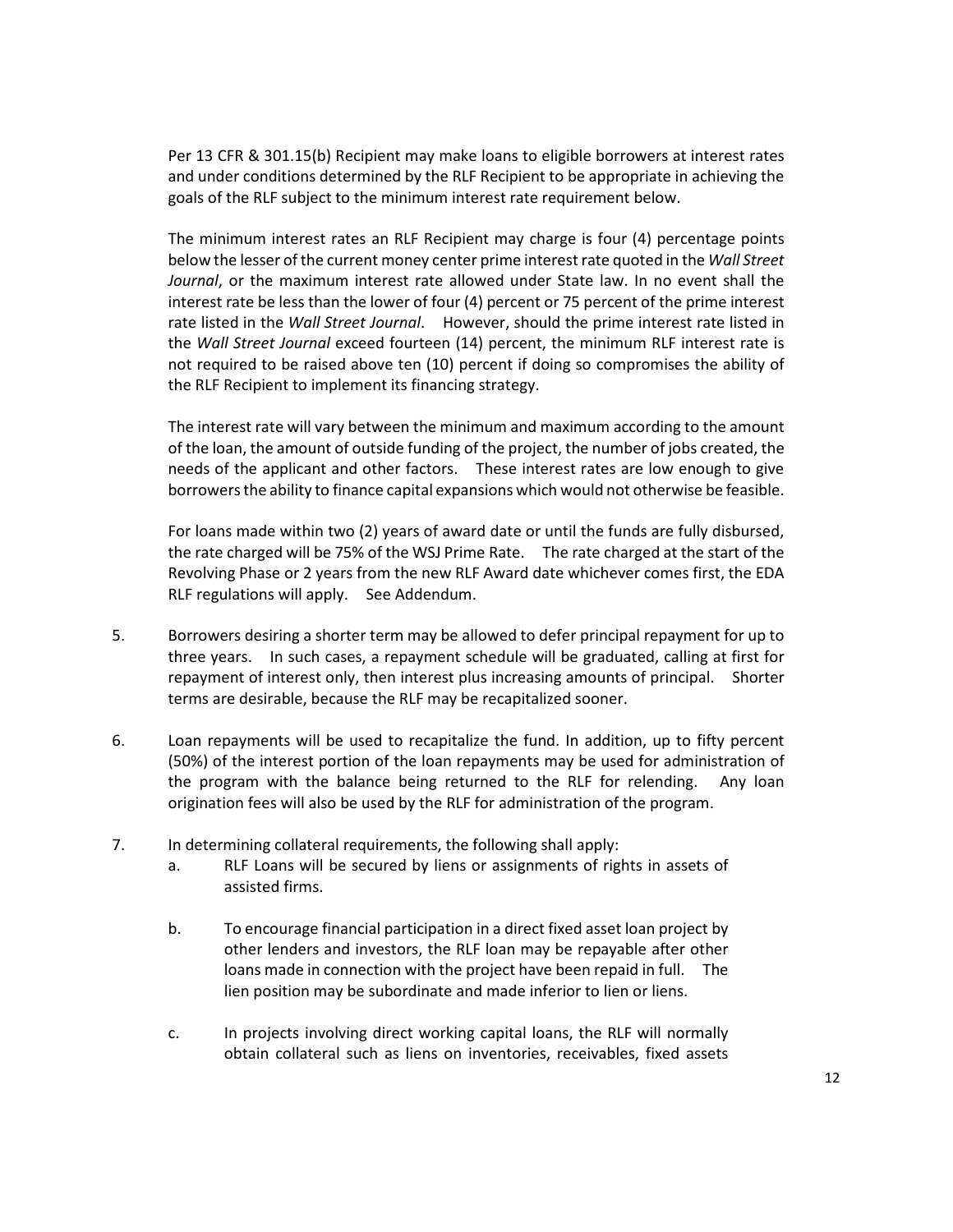and/or other available assets of the borrower. Such liens may be subordinate only to existing liens of record and other loans involved in the project. For COVID-19 loans collateral requirements can be waived. See Addendum.

- d. In projects involving guaranteed loans, the lending institution ordinarily will be required to maintain a collateral position, to which the RLF is subrogated, in the assets of the borrower and/or principals of the borrower such as by taking liens on inventories, receivables, fixed assets, and/or other available assets of borrowers.
- e. RLF may also require security in the form of assignment of patents and licenses, the acquisition of hazard or other forms of insurance, and such other additional security as the RLF determines is necessary to support its exposure.
- f. RLF loan requests submitted by closely held corporations, partnerships, or proprietorships will be expected to provide and assign to the RLF, life insurance on these key persons. Personal guarantees may also be required from principal owners, as appropriate.
- 8. Modification of any of the terms under which RLF financing has been extended may be approved by the RLF to enhance the capability of the RLF in achieving program objectives.
- 9. If the RLF determines that it is necessary or desirable to take action to protect or further the interests of the RLF, the RLF may take actions to, collect, liquidate or otherwise recover on loans extended by the RLF in accordance with its legal rights.
- 10. The standard job cost ratio will be that for every \$25,000 loaned, the company will create or retain one (1) job.
- 11. These Plan guidelines also apply to the use of principal repayments, interest, collections, and liquidations which are returned to the RLF for relending.

### The RLF **will not be used for** the following:

- 1. Speculative activities such as land banking and construction of speculative buildings.
- 2. Any loan request outside of the eligible area.
- 3. Loans which assist relocation of jobs.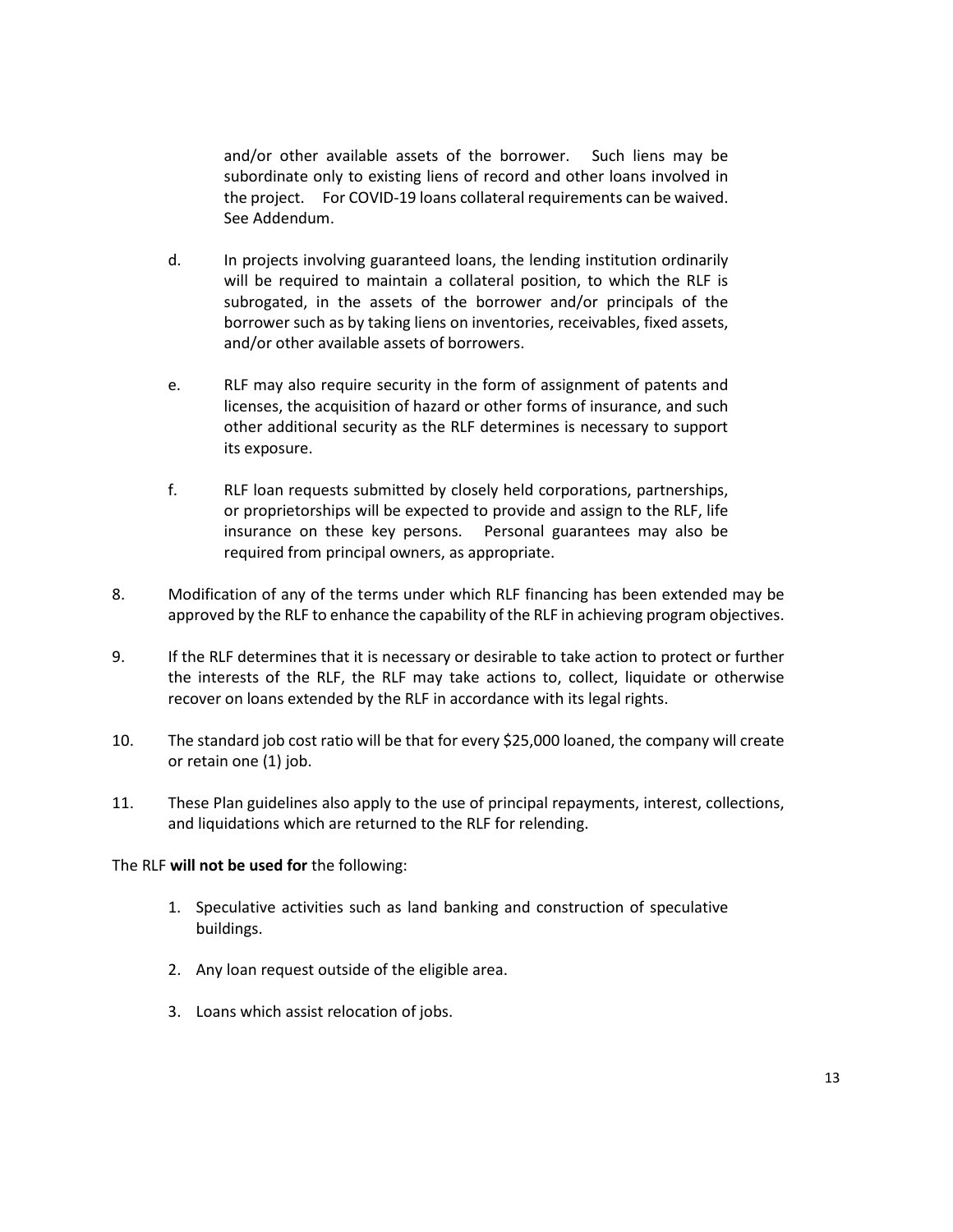- 4. Loans for the purpose of investing in high interest accounts, certificates of deposit or other investments.
- 5. Any loan with the potential for conflict of interest for any officer or employee of the RLF.
- 6. The RLF may waive the equity requirement (normally 15%) where a project has an unusually significant job creation potential, or the company has previously made a significant equity investment, or the business has been affected by COVID-19.
- 7.
- a. Acquire an equity position in a private business;
- b. Subsidize interest payments on an existing RLF loan.
- c. Provide a loan to a borrower for the purpose of meeting the requirements of equity contributions under another Federal Agency's loan programs.
- d. Enable borrowers to acquire an interest in a business either through the purchase of stock or through the acquisition of assets unless sufficient justification is provided in the loan documentation. Sufficient justification may include acquiring a business to save it from imminent closure or to acquire a business to facilitate a significant expansion or increase in investment with a significant increase in jobs. The potential economic benefits must be clearly consistent with the strategic objectives of the RLF.
- e. Provide RLF loans to a borrower for the purpose of investing in interest-bearing accounts, certificates of deposit, or any investment unrelated to the RLF;or
- f. Refinance existing debt,unless:
	- i. The RLF Recipient sufficiently demonstrates in the loan documentation a "sound economic justification" for the refinancing *(e.g.,* the refinancing will support additional capital investment intended to increase business activities). For this purpose, reducing the risk of loss to an existing lender(s) or lowering the cost of financing to a borrower shall not, without other indicia, constitute a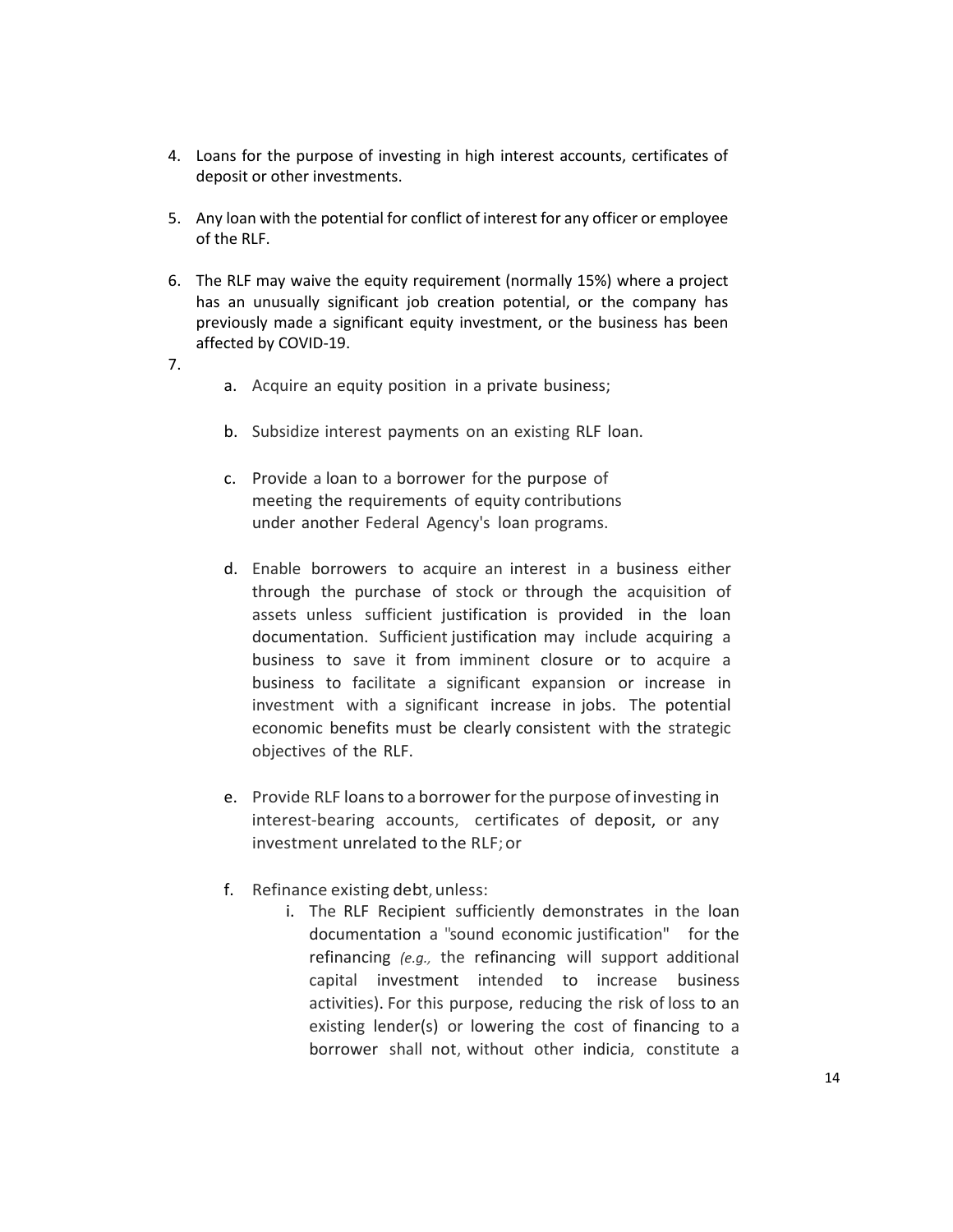sound economic justification; or

- ii. RLF Cash Available for Lending will finance the purchase of the rights of a prior lien holder during a foreclosure action which is necessary to preclude a significant loss on an RLF loan. RLF funds may be used for this purpose only if there is a high probability of receiving compensation from the sale of assets sufficient to cover an RLF's costs plus a reasonable portion of the outstanding RLF loan within a reasonable time frame approved by EDA following the date of refinancing.
- g. Serve as collateral to obtain credit or any other type of financing without EDA's prior written approval.

Support operations or administration of the RLF Recipient

# **ENVIRONMENTAL:**

In accordance with 13 CFR § 307.10(a) and Part II, section D)7), of the RLF Standard Terms and Conditions, Recipient must adopt and the RLF Plan must include procedures for compliance with applicable environmental laws and regulations, including to review the impacts of prospective loan proposals on the physical environment.

Recipient will ensure compliance with applicable environmental laws and regulations, including but not limited to 13 CFR Parts 302 and 314, the National Environmental Policy Act of 1969 and all other Federal environmental mandates and will

► Determine whether the project will result in a significant adverse environmental impact. The application may be asked to submit additional documentation as necessary to make the determination. No activity shall be financed which would result in a significant adverse environmental impact unless that impact is to be mitigated to the point of insignificance. When necessary to ensure compliance, any required mitigation shall be made part of the loan conditions.

► Determine whether the project involves new above-ground development within a floodplain based on a review of the proposed development against FEMA Flood Insurance Rate Maps. No activity shall be financed which would result in new above-ground development in a 100-year floodplain, per E.O. 11988. This determination will be made by reviewing the proposed development against FEMA Flood Insurance Rate Maps.

► Determine whether the project will be located within or adjacent to any wetland area. The applicant may be required to provide wetland delineation information, as necessary. No activity shall be financed which would result in alternation of any wetland or in any adverse impact on any wetland without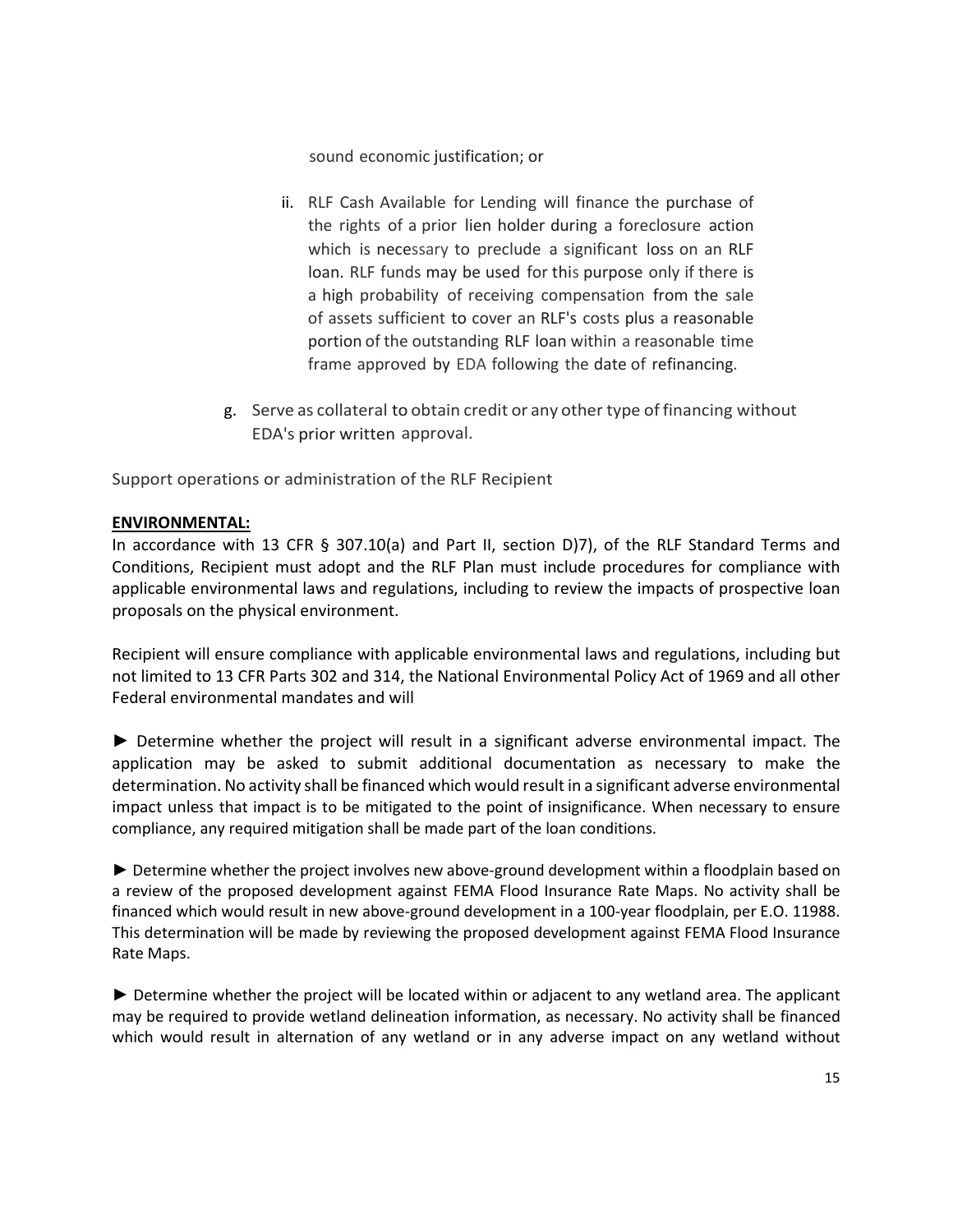consultation with the U.S. Department of the Interior Fish and Wildlife Service and, if applicable, a Section 404 Permit with the Army Corp of Engineers shall be obtained.

► The RLF Plan should indicate that the Recipient shall notify the State Historic Preservation Officer (SHPO) of each approved loan that involves significant new construction and expansion and request and receive comments on the effect of the proposed activity on historic and archaeological resources prior to closing of the loan. In cases where SHPO has recommended actions or has determined an adverse impact, the Recipient and loan applicant must work with the SHPO and EDA to address any issues identified before the loan is closed.

► The RLF Plan should indicate that all loan applicants are required to provide information regarding whether or not there are hazardous materials such as EPA listed hazardous substances (see 40 CFR 300), leaking underground storage tanks, asbestos, p polychlorinated biphenyls (PCB), or other hazardous materials present on or adjacent to the affected property that have been improperly handled and have the potential of endangering public health, If deemed necessary, loan applicant may be required to perform or provide evidence of performance of a Phase I Site Assessment to identify possible sources of contamination, a Phase II Site Assessment to test soil and/or groundwater samples, and a Phase III Site Remediation involving mitigation of applicable contaminants. No activity shall be financed which involve unresolved site contamination issues. Loan applicant shall be responsible for working with the appropriate state environmental agency office to resolve any outstanding issues before any loan can be approved for the affected site.

### **PART II**

### **DIRECT OPERATIONAL FUNCTIONS & PROCEDURES**

#### **LOAN ADMINISTRATION BOARD**

The EMCOG RLF Loan Committee is being reconstituted at this time to include new members. This is necessary as many area banks have either consolidated, left the area, or been purchased by other outside financial institutions. This process is expected to be complete by late 2020 or early 2021.

The new RLF will be governed by a 7-9 member RLF Loan Committee whose members will be appointed based on recommendations from economic development groups and/or banks and based on criteria established in the RLF Plan. All appointments shall be approved by the EMCOG Full Council (grantee and owner of the Fund). Representation will be reflective of the geographic area and interests of the Fund. The EMCOG RLF Loan Committee is empowered by the EMCOG Full Council to make loans within the prescribed Loan Fund lending area. Loans are subject to review and approval by the EMCOG RLF Loan Committee with semi-annual activity reports to be given to the EMCOG RLF Loan Committee and the EMCOG Full Council. The Loan Officer will work with staff, area EDO's, the RLF attorney and the RLF Loan Committee during the RLF loan review and approval process.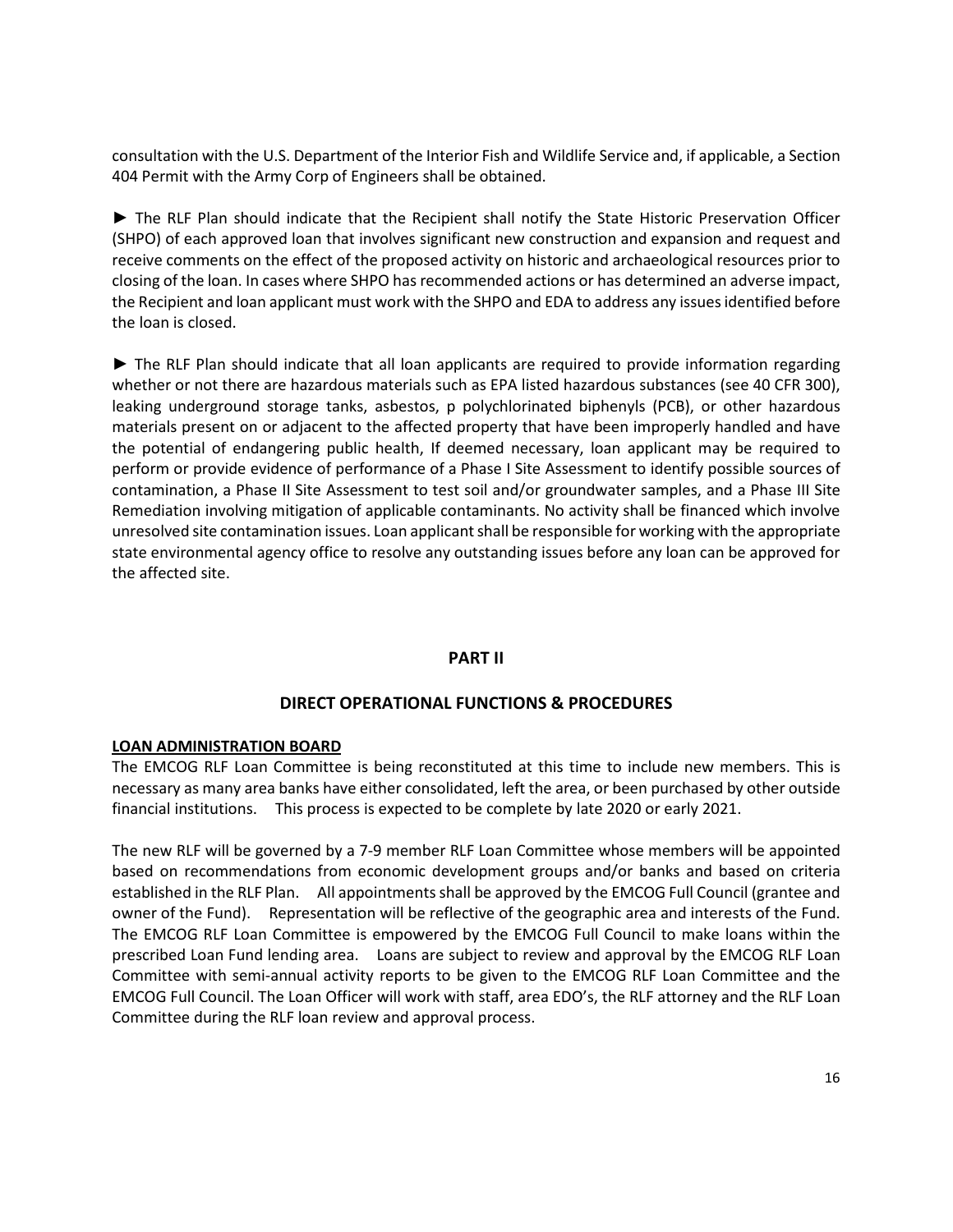Criteria and make-up of the RLF Loan Committee shall consist of the following:

- 1. A member of the EMCOG Full Council
- 2. The EMCOG Executive Director

The remaining members of the EMCOG RLF Loan Committee will include at least one representative from each of the following categories until 7 or 9 members are attained.

- 3. An individual employed currently employed in banking or finance.
- 4. A business owner
- 5. A community-based representative; and
- 6. An economic development professional
- 7. An at-large member. This member may be chosen from the previously enumerated categories or from a category not previously mentioned.

### **TECHNICAL AND MANAGEMENT ASSISTANCE**

Technical and management assistance can be as important to business expansion and survival as affordable capital. Such assistance will be provided to borrowers and others by EMCOG, Michigan Economic Development Corporation, CPA firms, universities, community colleges, Small Business Development Centers, lending area economic development agencies, and local financial institutions.

### **CONFLICT OF INTEREST**

In order to eliminate any real or perceived conflict of interest, any transaction involving an employee, officer or board member of EMCOG or the EMCOG RLF Loan Committee will require that the employee, officer or board member remove him or herself from any position of influence or authority as it pertains to the transaction. This includes abstaining from voting on loan approval and re-assignment of duties (such as Loan Summary preparation and Loan Monitoring) as they pertain to the transaction. In no case shall EMCOG or the EMCOG RLF's relationship with an employee, officer or director provide a basis for deviating from the credit standards or repayment expectations identified in this policy.

In addition, EDA requires inclusion of the following:

### 1. **Definitions**

- a) An "Interested Party" is any officer, employee or member of the board of directors or other governing board of the Recipient, including any other parties that advise, approve, recommend or otherwise participate in the business decisions of the Recipient, such as agents, advisors, consultants, attorneys, accountants or shareholders. An Interested Party also includes the Interested Party's "Immediate Family" (defined as a person's spouse or partner in a domestic relationship, parents, grandparents, siblings, children and grandchildren but not distant relatives, such as cousins, unless the distant relative lives in the same household as the person) and other persons directly connected to the Interested Party by law or through a business arrangement.
- b) A conflict of interest generally exists when an Interested Party participates in a matter that has a direct and predictable effect on the Interested Party's personal or financial interests or there is an appearance that an Interested Party's objectivity in performing his or her responsibilities under the Project is impaired.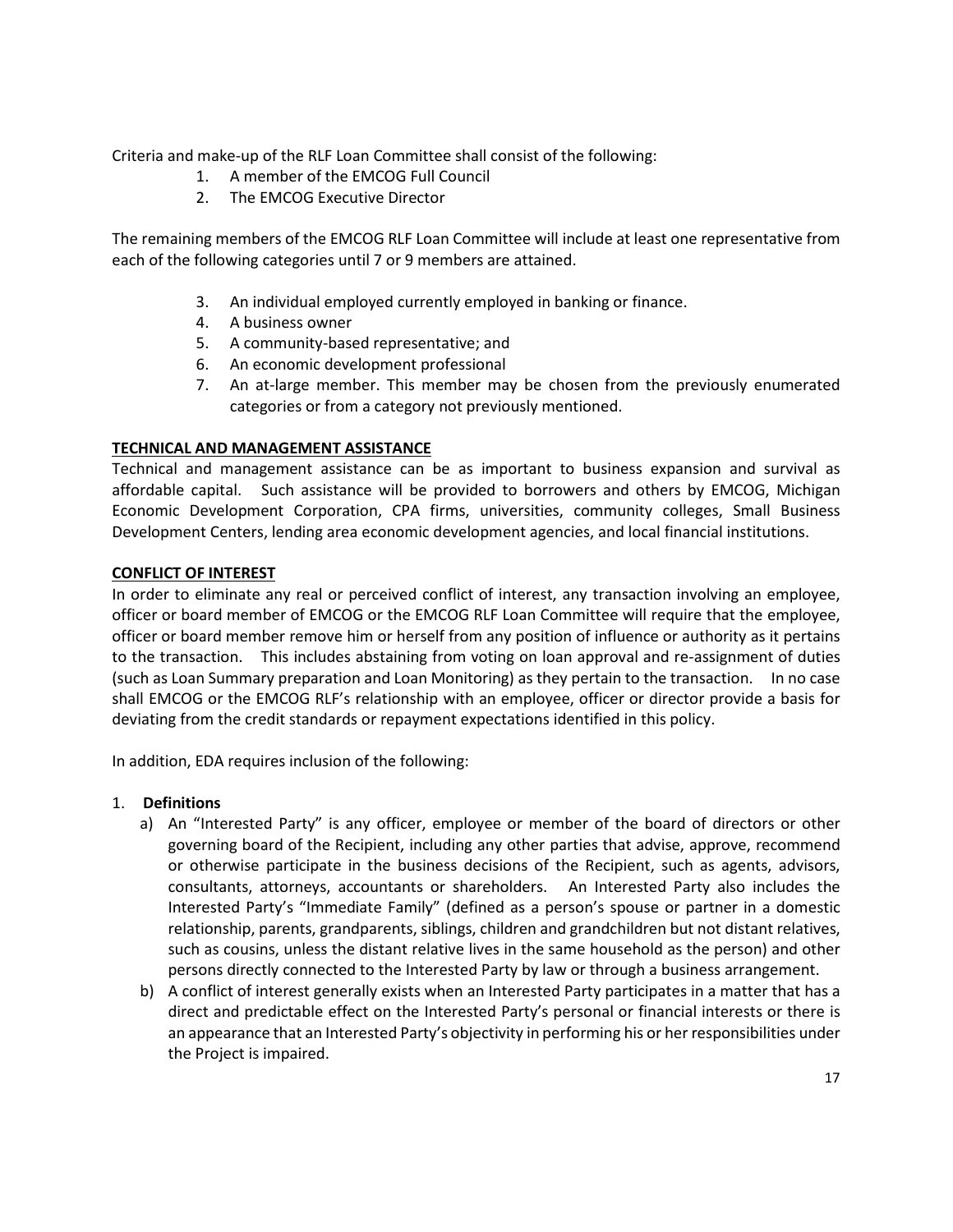c) An appearance of impairment of objectivity could result from an organizational conflict where because of other activities or relationships with other persons or entities, a person is unable or potentially unable to render impartial assistance, services, or advice. It also could result from non-financial gain to the individual, such as benefit to reputation or prestige in a professional field.

# 2. **Conflicts of Interest Rules**

Recipient must adhere to EDA conflicts of interest rules set forth at 13 CFR § 302.17, including the following rules specific to RLFs:

- a) An Interested Party of Recipient shall not receive, directly or indirectly, any personal or financial benefit resulting from the disbursement of RLF loans. A financial interest or benefits may include employment, stock ownership, a creditor or debtor relationship, or prospective employment with the organization selected for a subaward.
- b) Recipient shall not lend RLF funds to an Interested Party
- c) Former board members of Recipient and members of their Immediate Family shall not receive a loan from the RLF for a period of two (2) years from the date that the board member last served on the board of directors.

# 3. **Duty to Disclose**

Recipient must, in a timely fashion, disclose to EDA in writing any actual or potential conflict of interest.

### 4. **Written Standard of Conduct**

- a) Recipient must maintain written standards of conduct to establish safeguards to prohibit employees from using their positions for a purpose that constitutes or presents the appearance of a personal or organizational conflict of interest or personal gain in the administration of an RLF Award.
- b) Recipient must maintain written standards of conduct covering conflicts of interest and governing the performance of its employees engaged in the selection, award, and administration of contracts. See Section K , Other EDA Requirements, Subsection 4, Codes of Conduct and Subaward, Contract and Subcontract Provisions, Subsection b), Competition and Codes of Conduct for Subawards.
- 5. Former RLF Loan Committee members and/or officers are ineligible to apply for or receive an RLF loan for a period of one year from the date of termination of his/her services.

### **STAFF CAPACITY**

Existing staff and professionals tasked to the RLF will assist in the development of the application, as well as processing and servicing of loans. Legal, financial, market and credit counseling resources are also available within the RLF structure.

### **LOAN SERVICING**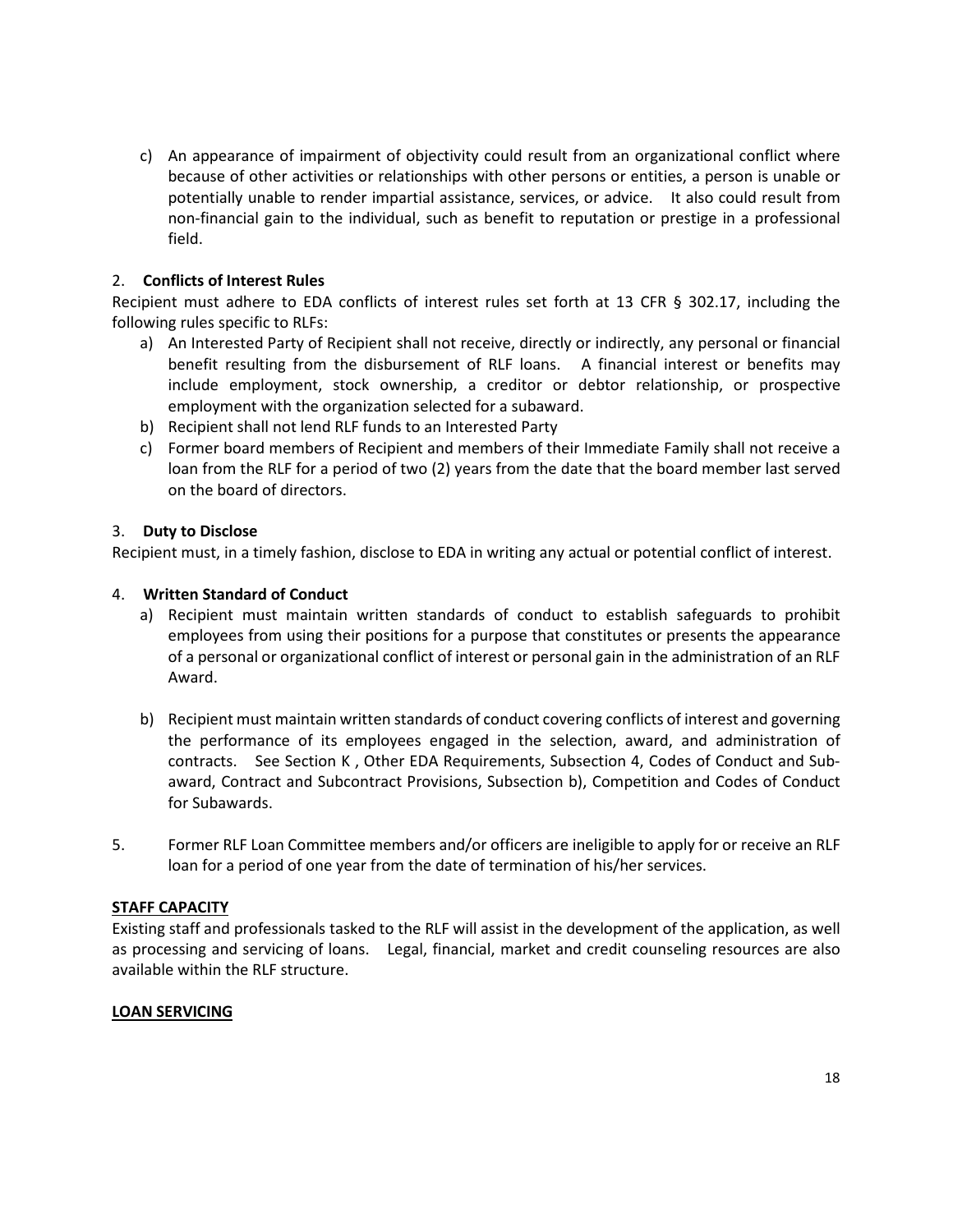With the changing conditions brought on by the pandemic, loans may be prepackaged by area EDO's or Banks working in concert with the RLF Loan Officer. Loans will be serviced by the RLF Loan Officer, RLF attorney and EMCOG staff as appropriate, under terms set by the RLF Loan Board.

Repayment of the loans will be made to the **EMCOG Revolving Loan Fund.** RLF staff, Loan Officer and legal counsel will be responsible for ensuring that the terms and conditions of the loan are met. Periodic submission of financial statements from the borrowers such as quarterly or annually; insurance renewals, UCC lien extensions, if needed, site visits with the borrower annually and as needed depending upon the status of the loan; and additional monitoring activity as appropriate per loan will be required. EMCOG RLF Loan packaging and loan servicing staff will ensure that all Federal requirements of the RLF are adhered to including submission of all required and appropriate reports to EDA as stipulated.

All parties involved with the EMCOG RLF, including the EMCOG Full Council, the EMCOG RLF Loan Committee, RLF Loan Officer and legal counsel, shall comply at all times with all current EDA guidelines and reporting requirements in the administration of this Fund. These include but are not necessarily limited to semi-annual reports, GPRA, audit compliance, adherence to Generally Accepted Financial practices, etc.

# **ACCOUNTING/FINANCIAL MANAGEMENT**

The EMCOG RLF agrees to operate the RLF in accordance with generally accepted accounting principles (GAAP) as in effect in the United States and the provisions outlined in the audit requirements set out as subpart F to 2 CFR part 200 and the Compliance Supplement, which is Appendix XI to 2 CFR part 200 as applicable. A separate bank account will be established for RLF funds, including repayments and interest income after the initial disbursement period and the Fund begins to revolve. The EMCOG RLF portfolio and funds will be distinguished from other EMCOG programs.

### **ALLOWABLE CASH PERCENTAGE**

Effective January 2, 2018, EDA replaced the Capital Utilization Rate of 25 percent with region-specific Allowable Cash Percentage (ACP) that is updated annually. The ACP is the average cash available for RLF's in the Chicago EDA Region and is used for risk rating RLFs according to the Risk Analysis System.

Lending activity will be managed so that the cash available for lending is less than the current ACP in effect for the Chicago Region. However, if the Cash Available for Lending is greater than 50% of the RLF Capital Base for 24 consecutive months, EDA may take action to disallow the persistent excess cash.

#### **EDA REPORTING**

EMCOG RLF Fund will comply with EDA's RLF financial reporting requirements.

### **AUDITS**

EMCOG RLF Fund will obtain an independent third-party audit of its RLF program in accordance with 2 CFR Part 200, Subpart F.

### **EAST MICHIGAN COUNCIL OF GOVERNMENTS Staff Composition and Characteristics[i](#page-19-0)**